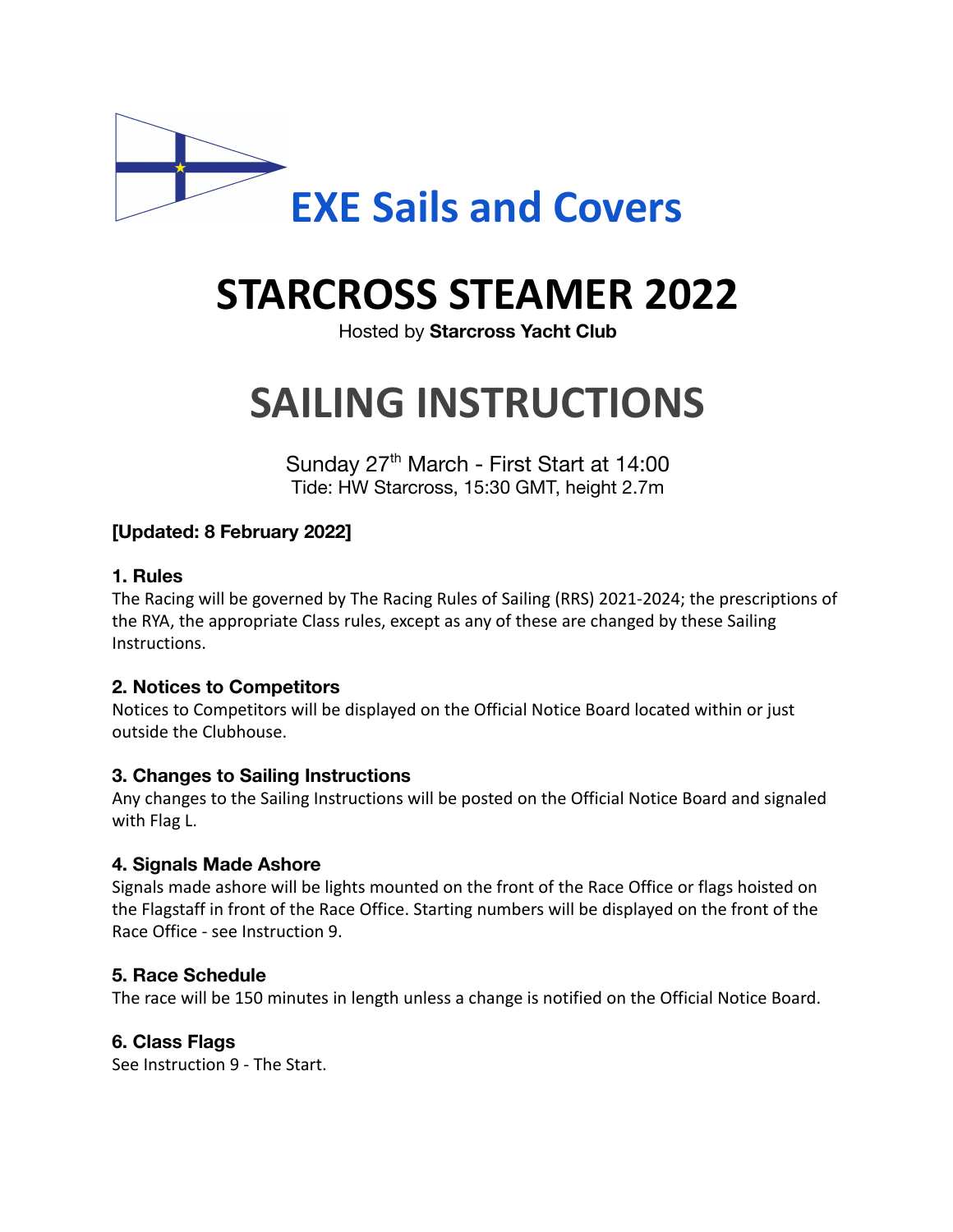#### **7. Racing Area**

The racing area, unless otherwise specified in a notification to sailors or pre-race briefing, will be the Exe Estuary with the northerly extent bounded approximately by navigation buoy 20 and the southerly extent bounded approximately by navigation buoy 18 - see Appendix A.

#### **8. The Course / Marks**

The course area, and rounding marks (which will be a combination of fixed channel navigation marks and laid orange cylindrical marks) will be displayed on the course board in front of the Race Office. Buoys to be left to starboard will be displayed with a green background and buoys to be left to port with a red background. The intended location of fixed finishing lines will also be shown on the course board - see Instruction 11.

## **9. The Start**

#### *Signals*

The signals for the first start will be a flashing yellow light at 6 minutes before the first start that will change to a solid (non-flashing) yellow light at 3 minutes before the start. The light will extinguish at the start. Each change of the lights will be indicated with a sound signal.

Each subsequent class start, will be indicated by a number board on the Race box. A class start number will be displayed for one minute before their respective start - e.g if the number 14 is showing the **NEXT** start will be for classes starting at 14 minutes after the scratch boat. A sound signal will be given at each start where class(es) are starting. Starting times for each class will be displayed on the Official Notice Board prior to the race. Current "Great Lakes" handicap numbers will be used to calculate the start times.

#### *Start Line*

The starting line will be an extension of the line between the flagstaff in front of the Race Office and green navigation buoy no. 29. The inner limit mark will be a red inflatable buoy. The inner limit mark is used to protect boats launching and retiring near the slipway. It is a limit mark and may not be positioned exactly on the start line.

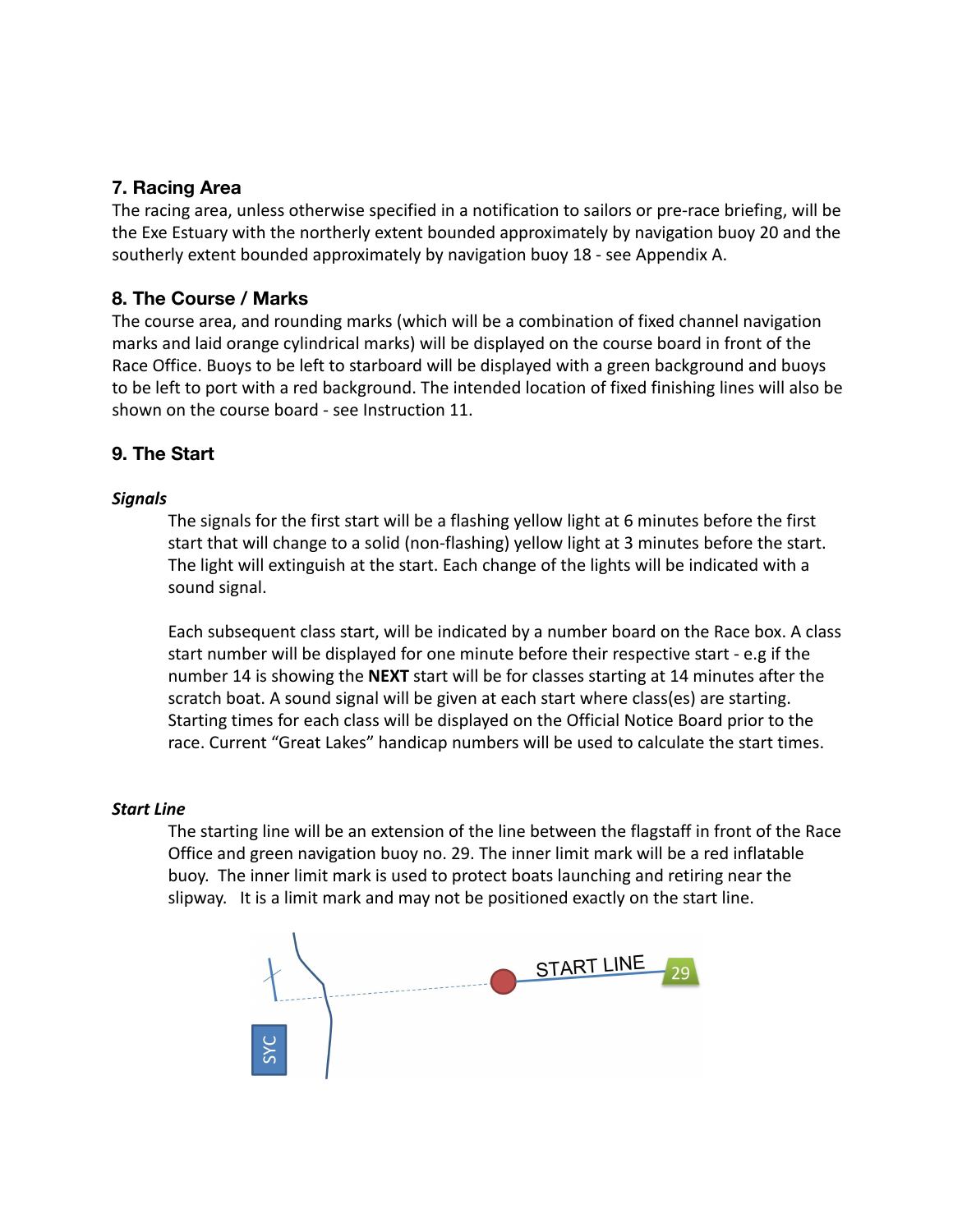Boats must pass between the green No 29 mark and the inner limit mark **on each lap**. Boats passing on the shore side of the inner limit buoy or the Lympstone side of 'buoy 29' will be assumed to have retired from the race.

#### *Recalls*

In the event of an Individual Recall, the orange (flashing) beacon on the Race Office will be shown for 30 seconds or until the offending boat returns to start correctly (whichever is shorter). There will be an accompanying sound signal.

There will be no General Recalls. This changes RRS Rule 29.2 .

A video camera will be recording the start line throughout the race.

## **10. Change of the Next Leg of the Course**

On the first lap for the leading boat minor mark moves (up to approximately 100m) may be made without signaling the change. This changes RRS 33. No other course changes will be made.

#### **11. The Finish**

The end of the race will be signaled with a sound signal from the Race Office and with a red and orange flashing beacon. The powerboats that will be used to record finishing positions will also signal the end of the race using a blue flag and/or a sound signal.

Race finishing positions will then be recorded when the boats cross one of the finishing 'line(s)' as described below.

If conditions allow, there will be multiple finish lines on the course. Boats will finish at the first finish line they cross after the end of the race is signaled.

Finish lines may be either of the following:

- 1) As the end of the race approaches, a power boat displaying a blue flag will position themselves close to the leading boats. As the end of the race is signaled it will travel back down the course recording finishing positions as they pass each boat.
- 2) Between a Safety Boat flying a Blue Flag and an adjacent Mark of the Course. Should conditions allow, the safety boat will motor towards the previous mark of the course to record finishers as in (1).

Although the race will finish after 150 minutes, your finish will not be recorded until you have sailed past or been passed by a safety boat with a Blue flag. You should continue to sail the course until this has happened without overtaking the next boat.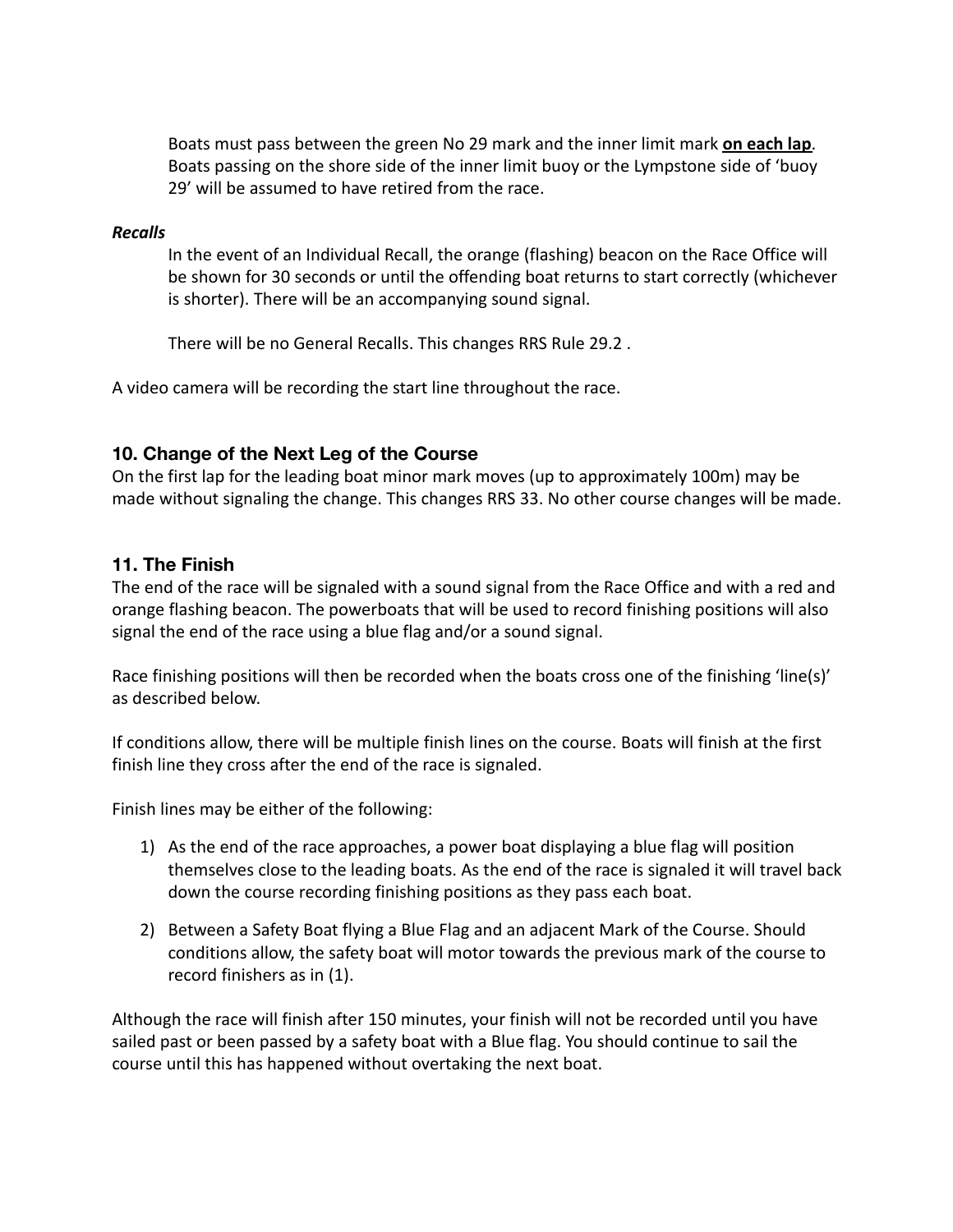IMPORTANT: If the finishing boats are required to support boats in difficulties – the finish may be handled by a single RIB motoring through the fleet. In extreme conditions the finish may be recorded as boats pass the club line.

The finish is illustrated in the diagram below:



# **12. The Penalty System**

Penalty turns for infringement of one or more rules in part 2 of RRS, will be a "two turns" penalty as defined in RRS 44.1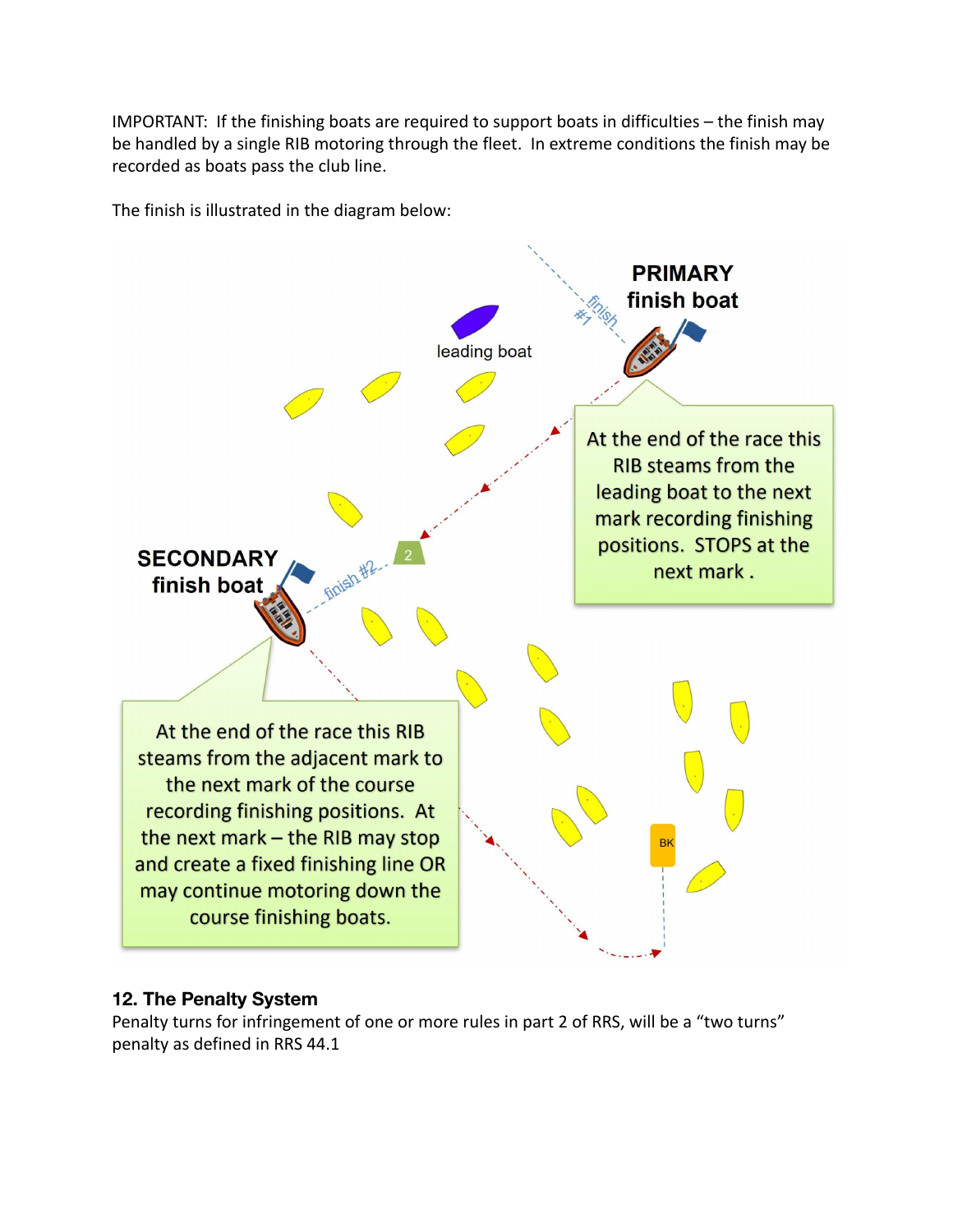Boats witnessed by the Race Committee to sail an incorrect course may be scored NCS without a hearing. This changes RRS Rule 63.1 .

RRS 44.3 (scoring penalty) shall not apply.

# **13. Protests and Requests for Redress**

Protests shall be written on forms available from the Race Committee. Completed protest forms shall be returned to the Race Office at Starcross YC within 30 minutes after the finish of the race. Protests will be heard at Starcross YC as soon as possible after the expiry of the protest time limit.

# **14. Scoring**

The Starcross Steamer is a single race, with positions awarded based on finishing position at the end of the race as described in Instruction 11.

Only the results produced by the Race Committee will be considered the official results.

# **15. Safety Regulations**

All competitors will be given a tally number at registration. Competitors should collect their tally (one per boat) from the tally board (adjacent to the main slipway) and wear it while afloat. On returning to shore the tally should be used as the declaration by posting in either posting in either the grey "finished" or cream "retired/DNF" bucket.

Competitors shall wear adequate personal buoyancy at all times afloat. Neither a wetsuit, drysuit, or certain types of trapeze harness with buoyancy either individually or combined will be deemed to constitute adequate personal buoyancy.

# **16. Replacement of Crew or Equipment**

Competitors with valid entries can request a change of class (including a change of rig), and/or change of sail number at registration on the day of the event. Acceptance of this change is at the discretion of the Race Committee. Upon acceptance of the requested change the competitor must start at the relevant time for their class. It will not be permitted for two boats of the same class to use the same sail number.

# **17. Equipment and Measurement Checks**

Each competitor is responsible for ensuring that their boat complies with class rules and regulations. The Race Committee may request an inspection of a boat after a race.

Starcross YC may opt to use position trackers for each boat. Competitors will be required to collect their allocated tracker when collecting their tally. The penalty for not carrying the allocated tracker will be a donation to the RNLI.

# **18. Advertising**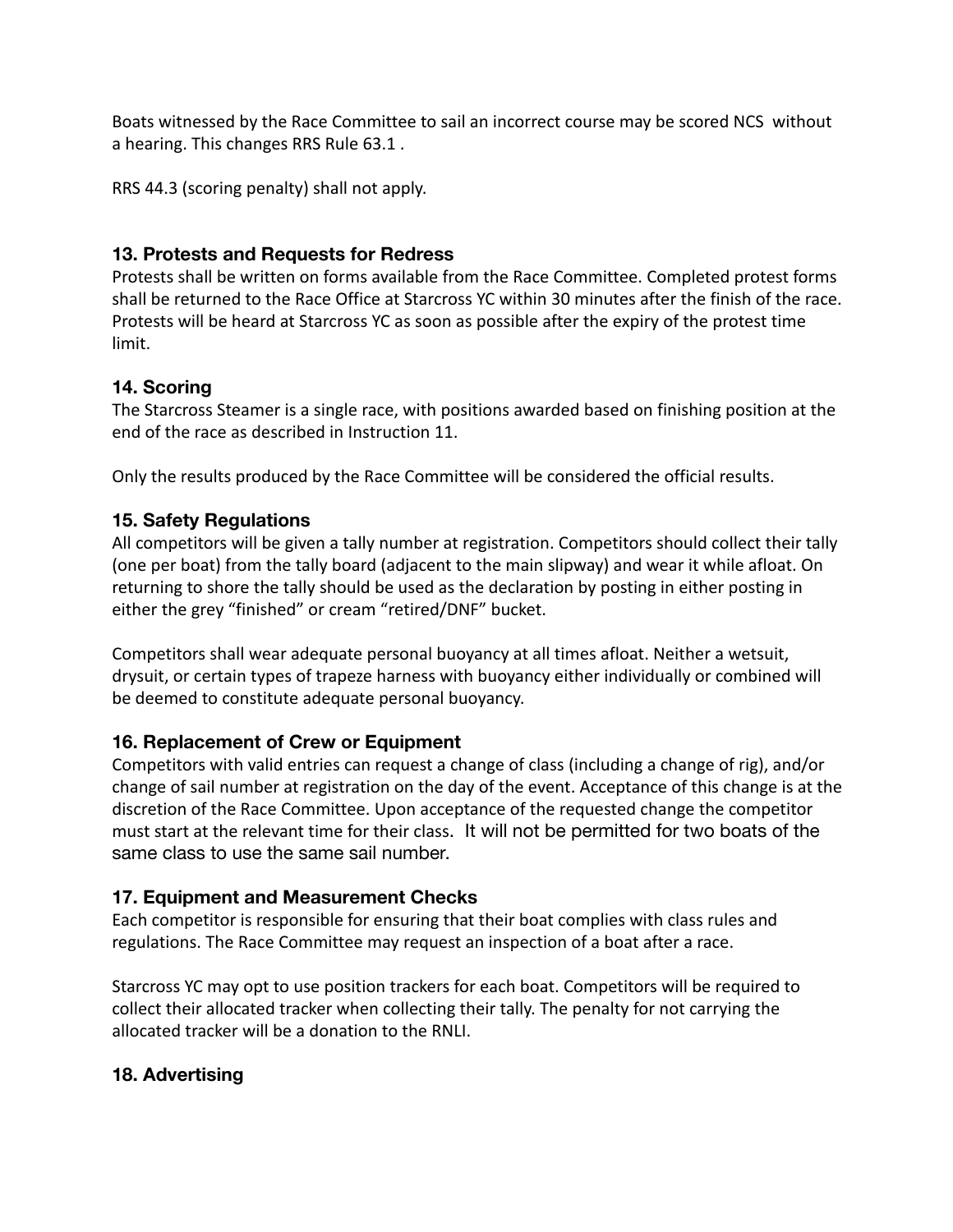Advertising on boats, sails and clothing is permitted in accordance with the World Sailing Advertising Code [Regulation 20].

## **19. Support Boats**

Team leaders, coaches and other support persons shall stay outside areas where boats are racing from the time of the preparatory signal until all boats have finished or retired or the race committee signals a postponement, general recall or abandonment.

# **20. Trash Disposal**

Competitors must dispose of trash in disposal facilities ashore.

#### **21. Prizes**

The prizes to be awarded for the Starcross Steamer will be as defined in the Notice of Race.

#### **22. Disclaimer of Responsibility**

Competitors participate in the Starcross Steamer entirely at their own risk. See RRS 4, Decision to Race. The organizing authority will not accept any liability for material damage or personal injury or death sustained in conjunction with or prior to, during, or after the Starcross Steamer.

#### **23. Insurance**

Each participating boat shall be insured with valid third-party liability insurance with a minimum cover of £3,000,000 per incident or the equivalent.